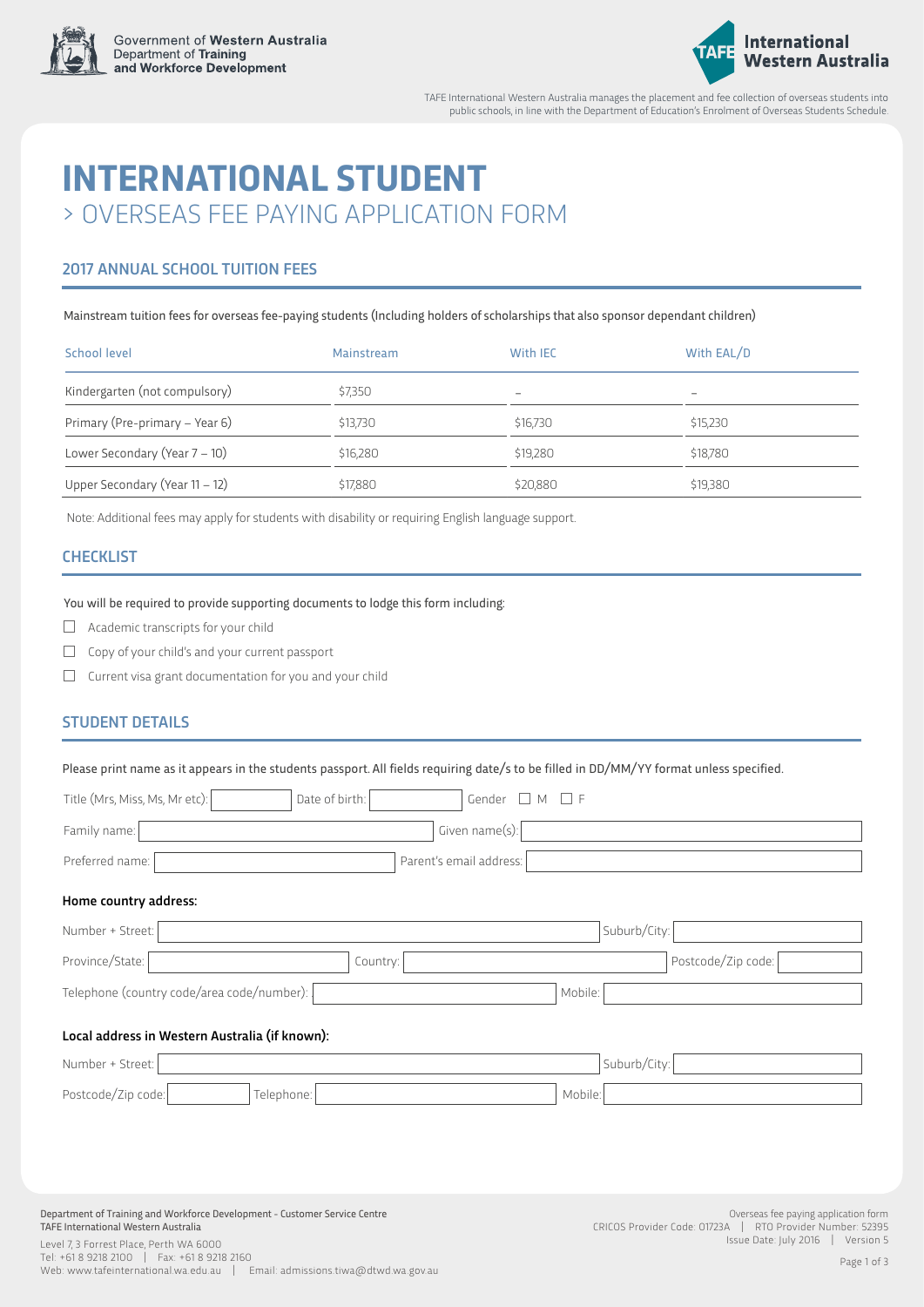# PARENT DETAILS

| Family name:                                                          |                                                                                                          |                                |                                                                          |                                                                                                                     | Given name(s)                                 |                                  |                                                                                                                                 |                                                                      |                                                                                                                                                        |
|-----------------------------------------------------------------------|----------------------------------------------------------------------------------------------------------|--------------------------------|--------------------------------------------------------------------------|---------------------------------------------------------------------------------------------------------------------|-----------------------------------------------|----------------------------------|---------------------------------------------------------------------------------------------------------------------------------|----------------------------------------------------------------------|--------------------------------------------------------------------------------------------------------------------------------------------------------|
| Email address:                                                        |                                                                                                          |                                |                                                                          |                                                                                                                     |                                               |                                  |                                                                                                                                 | Relationship to student: $\Box$ Mother $\Box$ Father $\Box$ Guardian |                                                                                                                                                        |
| Visa subclass:                                                        |                                                                                                          |                                | Visa expiry date:                                                        |                                                                                                                     |                                               | Passport number:                 |                                                                                                                                 |                                                                      |                                                                                                                                                        |
| <b>LANGUAGE</b>                                                       |                                                                                                          |                                |                                                                          |                                                                                                                     |                                               |                                  |                                                                                                                                 |                                                                      |                                                                                                                                                        |
|                                                                       | What is your child's first language?                                                                     |                                |                                                                          |                                                                                                                     |                                               | What language is spoken at home? |                                                                                                                                 |                                                                      |                                                                                                                                                        |
|                                                                       |                                                                                                          |                                |                                                                          | Is your child studying English anywhere before commencing studies at a Public Primary or Secondary School?          |                                               |                                  |                                                                                                                                 |                                                                      |                                                                                                                                                        |
| If yes, where?                                                        |                                                                                                          |                                |                                                                          |                                                                                                                     |                                               |                                  | For how long?                                                                                                                   |                                                                      |                                                                                                                                                        |
|                                                                       | Can you child speak English? $\Box$ Yes $\Box$ No                                                        |                                |                                                                          |                                                                                                                     |                                               |                                  |                                                                                                                                 |                                                                      |                                                                                                                                                        |
|                                                                       |                                                                                                          |                                |                                                                          | If yes please indicate your child's English language level: $\Box$ Low $\Box$ Medium $\Box$ High                    |                                               |                                  |                                                                                                                                 |                                                                      |                                                                                                                                                        |
|                                                                       | <b>SCHOOL PLACEMENT</b>                                                                                  |                                |                                                                          |                                                                                                                     |                                               |                                  |                                                                                                                                 |                                                                      |                                                                                                                                                        |
| Pre-Primary<br>Primary<br>Secondary<br>Commencing date:<br>(1)<br>(3) | group appropriate for their age.<br>$\Box$ Kindgarten (not compulsory)<br>$\Box$ Year 1<br>$\Box$ Year 7 | $\Box$ Year 2<br>$\Box$ Year 8 | $\Box$ Year 3<br>$\Box$ Year 9<br>Ending date:                           | To commence Pre-Primary, children must turn 5 years old by June 30 of that year.<br>$\Box$ Year 4<br>$\Box$ Year 10 | $\Box$ Year 5<br>$\Box$ Year 11<br>(2)<br>(4) | Near 6<br>$\Box$ Year 12         | Your first preference may not be available due to a high demand at some schools. It is important to list at least four schools. |                                                                      | Please select the level of schooling at which you seek admission for your child. Please note that in Western Australia children are placed in the Year |
|                                                                       | <b>PREVIOUS EDUCATION</b>                                                                                |                                |                                                                          |                                                                                                                     |                                               |                                  |                                                                                                                                 |                                                                      |                                                                                                                                                        |
|                                                                       |                                                                                                          |                                |                                                                          |                                                                                                                     |                                               |                                  |                                                                                                                                 |                                                                      |                                                                                                                                                        |
|                                                                       |                                                                                                          |                                | Please attach transcripts of your child's most recent schooling results. |                                                                                                                     |                                               |                                  |                                                                                                                                 |                                                                      |                                                                                                                                                        |
| Highest education:                                                    |                                                                                                          |                                |                                                                          |                                                                                                                     | Year:                                         |                                  | Country:                                                                                                                        |                                                                      |                                                                                                                                                        |
| Name of school:                                                       |                                                                                                          |                                |                                                                          |                                                                                                                     |                                               | Year level studied:              |                                                                                                                                 | Period of study:                                                     |                                                                                                                                                        |
|                                                                       |                                                                                                          |                                |                                                                          | Has your child studied at another school in Australia before coming to TAFE International Western Australia?        |                                               |                                  |                                                                                                                                 | $\Box$ Yes $\Box$ No                                                 |                                                                                                                                                        |
| If yes,                                                               | Year:                                                                                                    |                                | Name of school:                                                          |                                                                                                                     |                                               |                                  |                                                                                                                                 |                                                                      |                                                                                                                                                        |
|                                                                       | Year level studied:                                                                                      |                                |                                                                          | Period of study:                                                                                                    |                                               |                                  |                                                                                                                                 |                                                                      |                                                                                                                                                        |

Department of Training and Workforce Development - Customer Service Centre TAFE International Western Australia